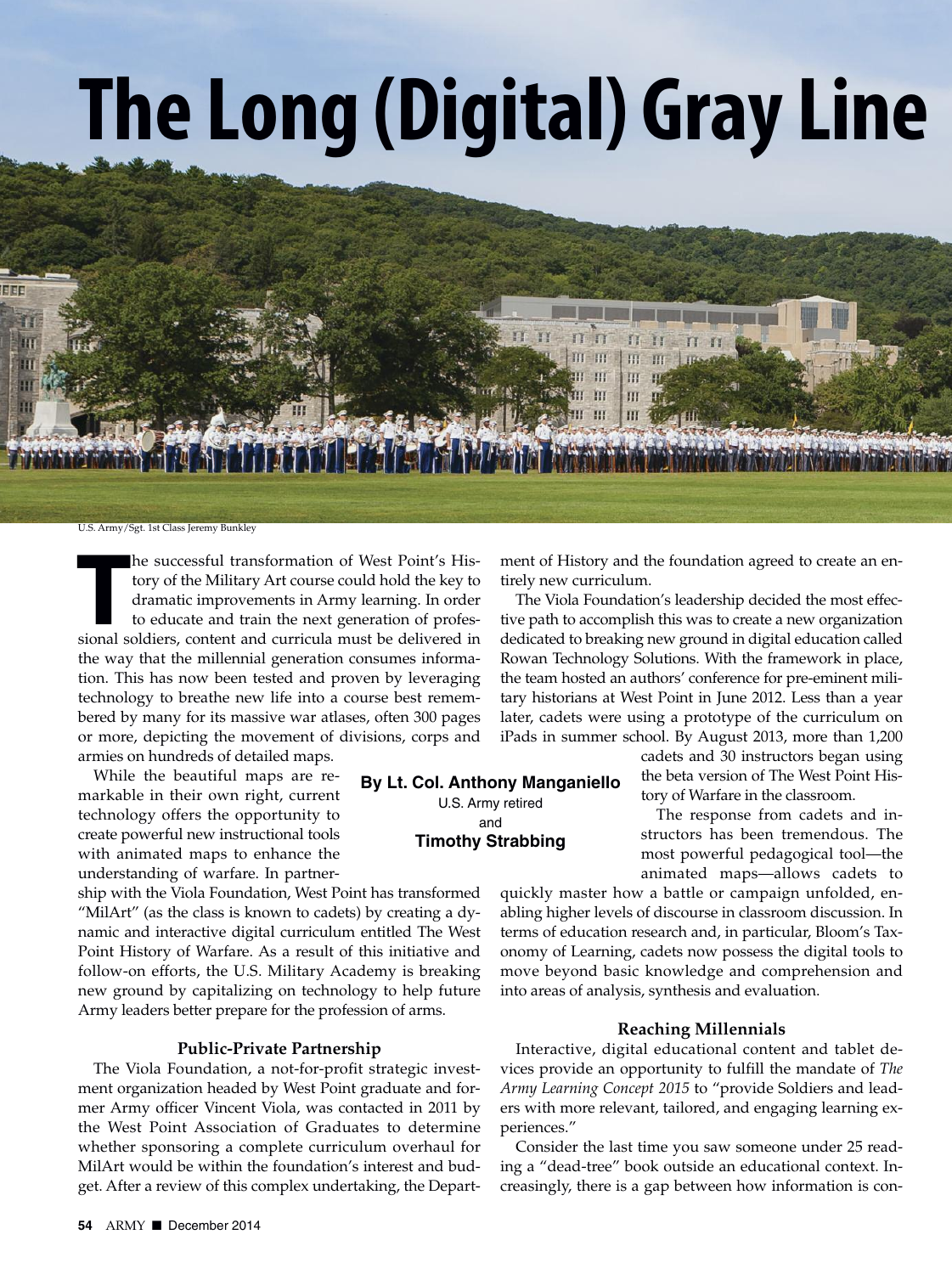## *West Point Breaks New Ground In Education Technology*



sumed in daily life and in the classroom. While the K-12 environment is adapting to this reality with blended learning models and digital technology in the classroom, higher education—including much of the Army's education system—has been slow to keep up for a variety of reasons. As the history department at West Point has demonstrated, not only is this adaptation possible, but the results can also be remarkable. When cadets are provided with an interactive digital curriculum, the level of engagement increases and overall academic performance improves. The same should hold true across the Army.

In delivering the interactive history curriculum to West Point, it became clear that not all interactivity is created equal. Editors and educational designers must constantly ask the question: What is the purpose behind this specific piece of content and how can interactivity lead to better learning outcomes? Rotating a 3-D model of a hoplite's spear may be cool, but it does not really enhance learning. On the other hand, a 3-D model of B-17 bombers flying in a "combat box" enables a powerful discussion about tactical innovation in warfare.

While print textbooks can certainly support classroom instruction, what often happens is the students (somewhat) engage with the textbook outside of class and then observe a PowerPoint lecture given by the instructor. *The Army Learning Concept 2015*, published in 2011 as *U.S. Army Training and Doctrine Command Pamphlet 525-8-2*, says the goal should be to "dramatically reduce or eliminate instructor-led slide presentation lectures and begin using a blended learning approach that incorporates virtual and constructive simulations, gaming technology, or other technology-delivered instruction." Interactive digital curricula enable the instructor to shift from an endless slide



*Interactive version of the West Point History of Warfare. Above: The Class of 2018 is welcomed at the U.S. Military Academy.*

deck to a suite of dynamic tools that can be leveraged to bolster discussion and analysis in a way that traditional textbooks simply cannot.

For example, The West Point History of Warfare utilizes numerous links to *War of the Rebellion: Official Records of the Union and Confederate Armies*. This allows seamless examination of primary source documents to support analysis and critical evaluation in the classroom. Moreover, videos and interactive elements in the text provide additional tools for unpacking complex concepts within the context of a classroom discussion. One digital tool found particularly useful by West Point instructors is the interactive "hot spotting" of artwork and political cartoons. Hot spotting important components of an image (linking them to other